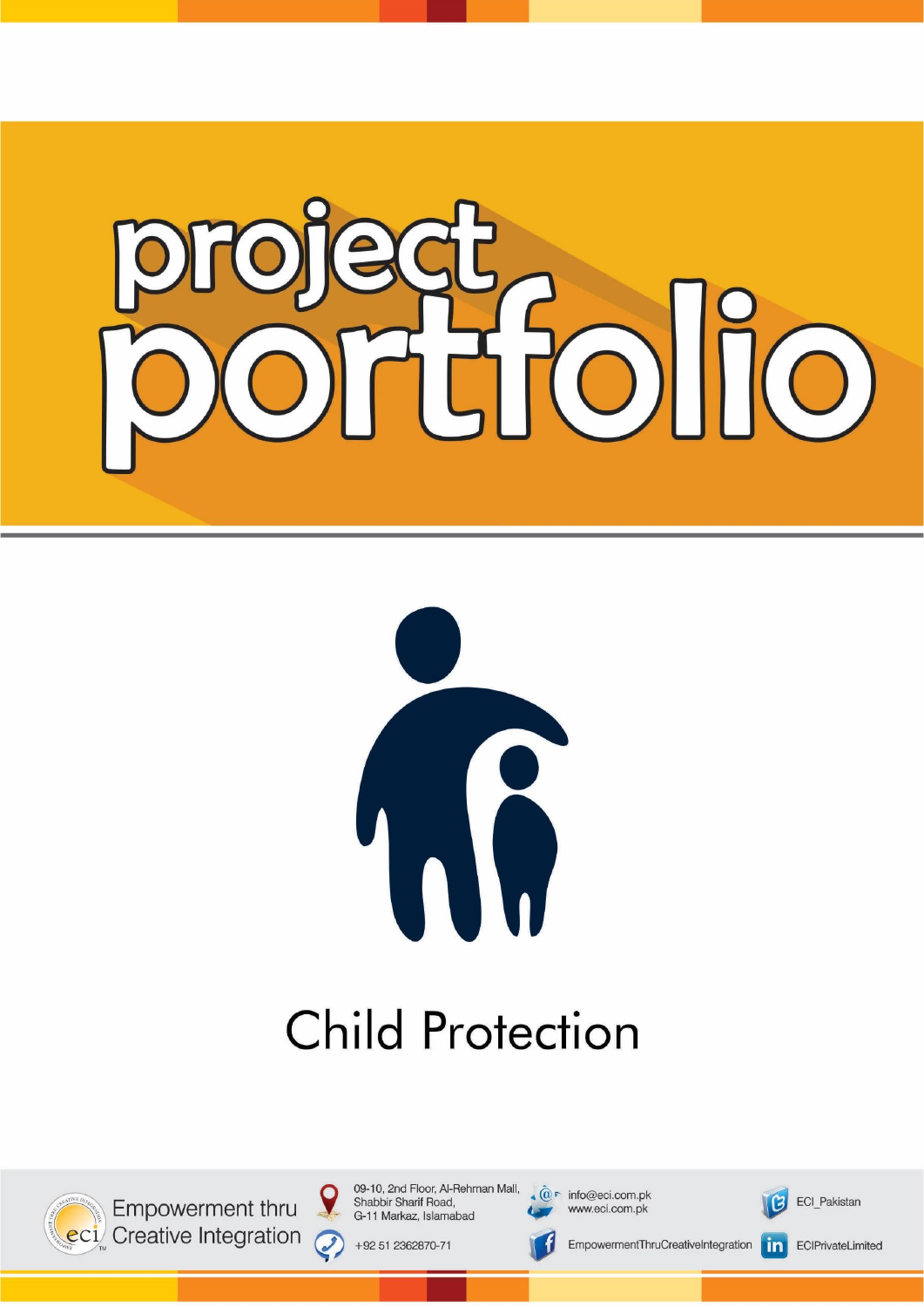

**10 Career Counselling of Students and Teachers**

ECI was contracted by UNICEF for capacity strengthening of staff of Social Welfare Department on Social Mobilization for Birth Registration. ECI had already conducted an indepth assessment of key social norms, knowledge, attitudes and practices associated with birth registration in Peshawar. In 2020, training was provided to officials of Local Government Department on social mobilization activity in support of birth registration.



**09 Training of Frontline Workers (Polio Eradication)**

Under the Sehat Muhafiz programme being implemented by UNICEF, ECI was awarded a long-term agreement (LTA) for conducting trainings of Area In Charges (AICs). Under this agreement, multiple training roll-outs were held across KPK and FR at different times.

At the start of every Phase, a Training of Master Trainers was also conducted by UNICEF in Islamabad. The Master Trainers from UNICEF imparted trainings to the ECI's selected trainers so they can further train the AICs with the objective of capacitating and equipping them with the latest skills and information required to adequately perform their duties in the upcoming National and Sub-National Immunization Days (NIDs) on Polio.

Phase 1: Conducted across 7 districts of Khyber Pukhtunkhwa: Kohat, Bannu, Karak, Lakki Marwat, Dera Ismail Khan, Hangu and Tank. In Phase I a total of 34 02-Day trainings were conducted in which a total of 968 AICs were trained (810 males and 158 females).

Phase 2: Conducted across 9 districts of Khyber Pukhtunkhwa and FATA Region: Kohat, FR Kohat, Bannu, FR Bannu, Karak, Lakki Marwat, FR Lakki Marwat, Dera Ismail Khan, FR DI Khan,





# **2020**





**2019**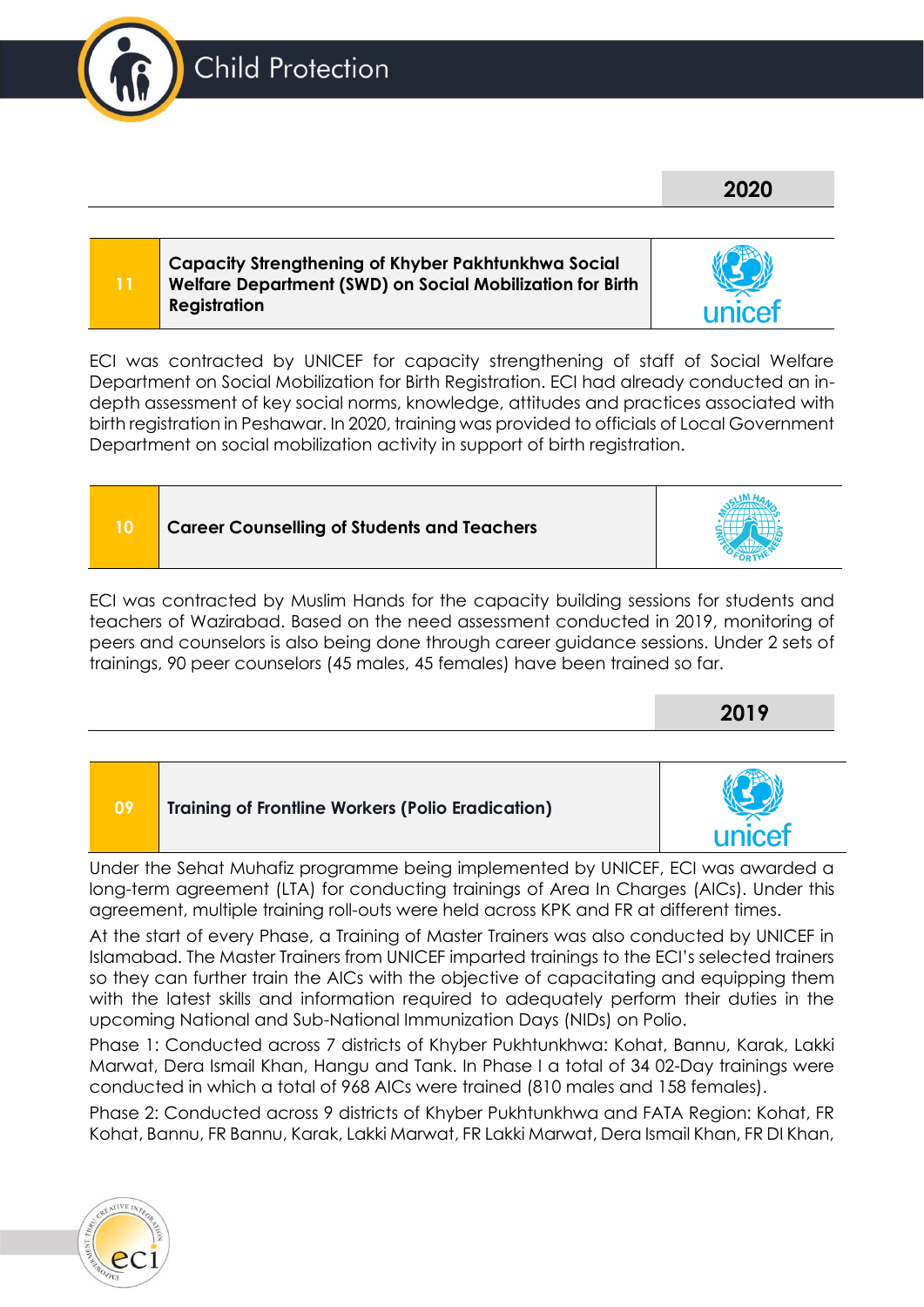



Hangu. Nowshera, Tank and FR Tank. In Phase 2 a total of 54 02-Day trainings were conducted in which a total of 1352 AICs were trained (1116 males and 236 females).

Phase 3: Conducted across 13 districts of KPK: Kohat, Bannu, Mardan, Bajour Agency, Kurram Lower, Kurram Upper, Dera Ismail Khan, Tank and SWA WANA Belt and 3 districts of FATA Region: FR Tank, FR DI Khan, and FR Lakki Marwat. In Phase 3 a total of 52 02-day trainings were conducted in which a total of 1325 participants were trained (1169 males and 156 females). In this Phase, the Master Trainers also conducted a monitoring role, pre campaign (during trainings) and during campaign (post-training).

Phase 4: Conducted across 10 districts of KPK: Bajour Charsadda, DI Khan, FR Kohat, FR Peshawar, Hangu, ICT, Lakki Marwat, Mohmand, Nowshehra and Orakzai. In Phase 4 a total of 67 02-day trainings were conducted in which a total of 1690 participants were trained (1360 males and 320 females).

Phase 5: Conducted across 9 districts of KPK: Bajour, FR D I Khan, FR Lakki, FR Tank, Mohmand, Charsadda, Hangu, Lakki Marwat and Mardan. In phase 5 a total of 40 trainings were conducted in which a total of 1077 participants (779 males and 298 females) were trained.

Phase 6: Conducted across 9 districts of KPK Charsadda, Kohat, Tank, Mardan, Bannu FR, Tank FR, Kurram C & L FR, Orakzai FR and DI Khan. In phase 6 a total of 20 trainings were conducted in which a total of 454 participants (163 males and 291 females) were trained.

Phase 7: Conducted across 8 districts: Bajour, Bannu, Hangu, Islamabad, Karak, Nowshehra, Lakki Marwat and FR Peshawar. In phase 7 a total of 61 trainings were conducted in which a total of 1514 participants (1289 males and 225 females) were trained.

Phase 8: Conducted across 6 districts: Tank, Mohmand, Nowshehra, Lakki Marwat, Hangu and Charsadda. In phase 8 a total of 23 trainings were conducted in which a total of 519 participants (301 males and 218 females) were trained.

Phase 9: Conducted across 6 districts: Bannu, D. I. Khan, Hangu, Mardan, Mohmand and Nowshehra. In this phase, total 67 trainings were conducted in which 1578 participants were trained out of which 1329 were males while 249 were females.Phase 10: Conducted across 10 districts: Bannu, D. I. Khan, Hangu, Karak, Kohat, Kurram Lower and Central, Kurram Upper, Lakki MArwat, Orakzai and Tank. In this phase, a total number of 160 trainings were conducted in which 3,885 participants (1175 females and 2710 males) were trained.

# **08 Global Money Week**



For Global Money Week (GMW), the annual flagship event of Child and Youth Finance International (CYFI), ECI conducted sessions on basic financial literacy for children and youth. These sessions were carried out in 28 districts across Pakistan and 194 schools during which 27,002 students were given orientation on money, saving, creating livelihoods, gaining employment and becoming an entrepreneur.

**2018**

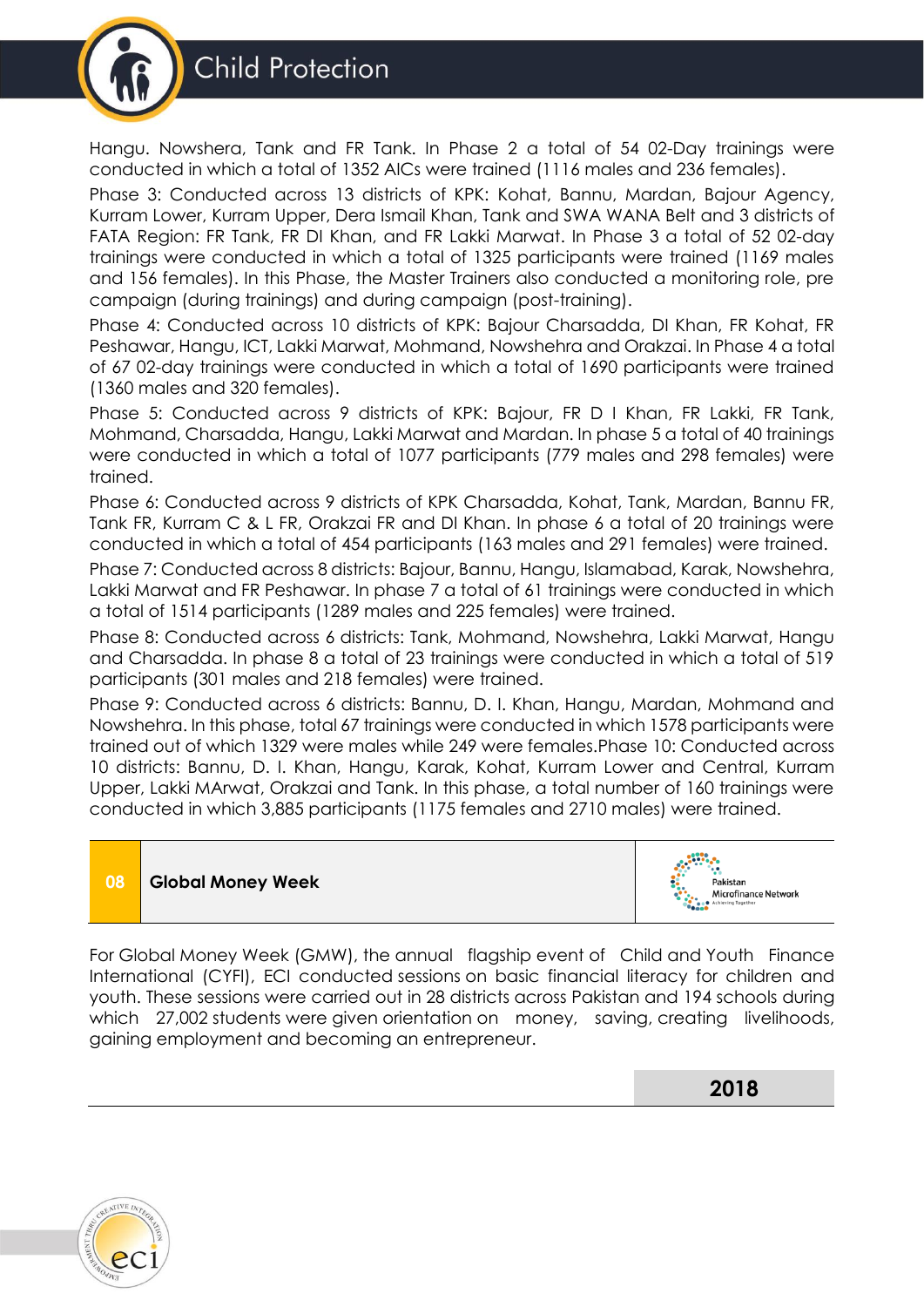**Capacity Strengthening of Khyber Pakhtunkhwa Social Welfare Department on Social Mobilization for Birth Registration**



#### **Enhanced Protection of Children through Communitybased Mobile Child Protection Van in Areas of return in KPTD**

ECI has been contracted by UNICEF Pakistan for Enhanced Protection of Children through Community-based Mobile Child Protection Van in areas of return in KPTD. UNICEF Pakistan adapted the "Stick & Stones Manual", originally developed by Plan Pakistan, to serve as resource to equip children and orient parents/community in KP-KPTD on personal safety measures for "Enhanced Protection of Children through Community-based Mobile Child Protection Van in KPTD". For this project ECI conducted TNA of project staff from SWD, developed resource material for the project staff, facilitated ToTs on the manual and will be conducting refresher trainings.

| 05 | End of Programme Evaluation for CRCFA Programme of<br><b>UNICEF</b> |        |
|----|---------------------------------------------------------------------|--------|
|    |                                                                     | unicet |

ECI conducted an end of programme evaluation for a 7-year initiative of UNICEF. Under this evaluation a detailed survey has been conducted in 6 districts of Pakistan (Lasbela, Ghotki, Khairpur, Rajanpur, Rahim yar Khan and Bahawalpur). Over all the survey comprised of 1134 household survey questionnaires, 24 FGD's, 63 IDI's, 2 Meeting, 106 Observation checklists and 3 Case Studies. A holistic survey was conducted in Balochistan, Sindh and Punjab in the targeted districts of Lasbela, Ghotki, Khairpur, Rajanpur, Rahimyar Khan and Bahawalpur. The stakeholders involved in the survey included the community, community influential, district and national level government departments, staff of Implementing Partners and UNICEF staff at Country Office & Provincial Offices.





**2017**



**Child Protection** 

**07**

**06**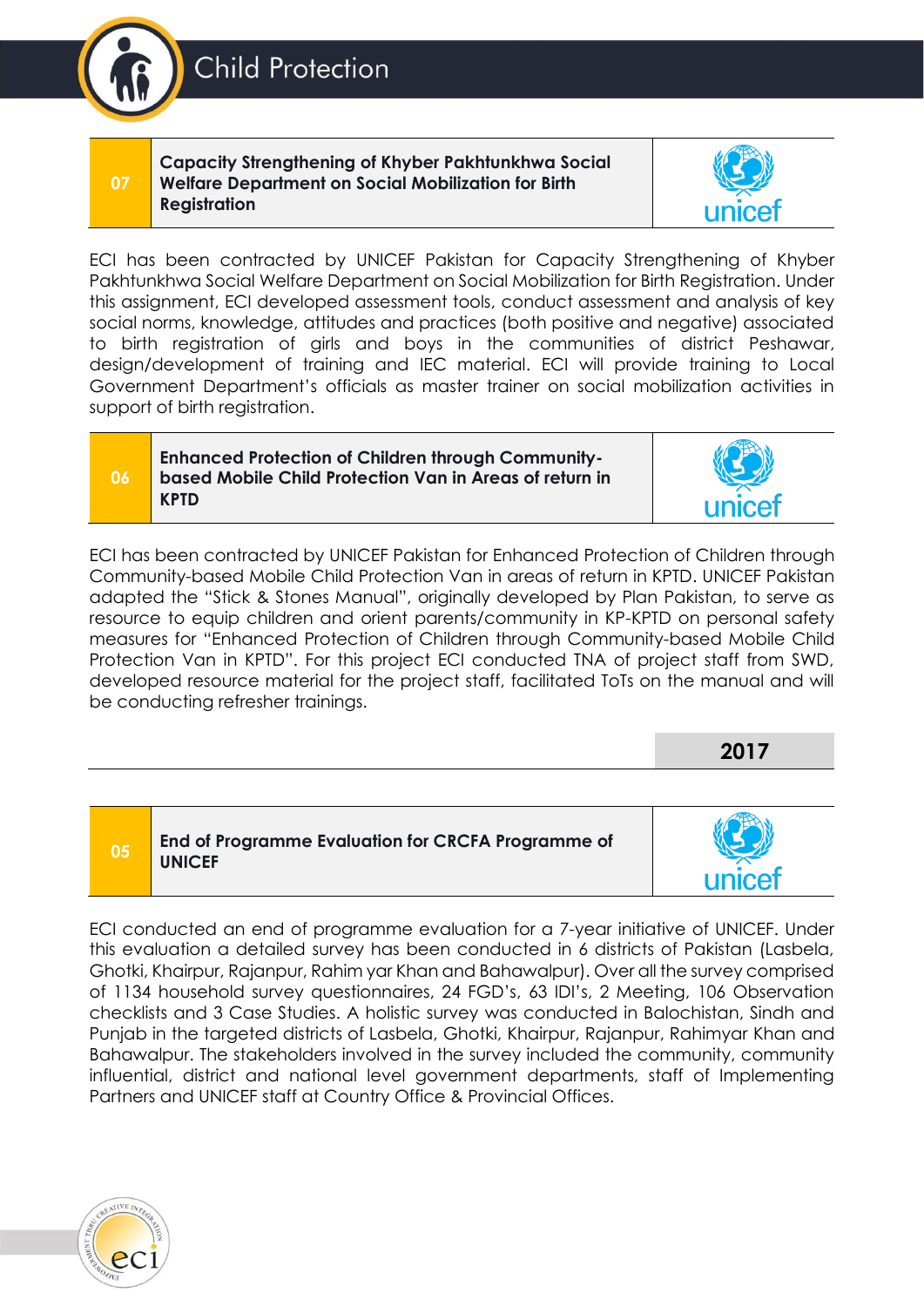

For analysis purposes the data from household survey was entered twice (double entry) to avoid any data collection & entry errors. The qualitative and quantitative data was corroborated to give findings of the evaluation.

### **04 Social and Behavior Change for Child Stunting Prevention**



ECI was contracted by UNICEF for the capacity building component of its program on Social and Behavioral Change Communication for Child Stunting Prevention, with funding from USAID, which focuses on imparting knowledge across different tiers so that mothers have adequate knowledge and adopt healthier child feeding practices to counteract child stunting. The main emphasis was to impart learning on the concept of 'Misaali Maa' or model mothers to social organizers, counselors, community resource persons and lady health workers who would further tap the local communities and disseminate learnings to them on this crucial topic.

The material development was done by White Rice, with the support of Unicef and ECI and a cascade training model was adopted. An orientation of the Lead Trainers was done, followed by a 3–day ToMT in Sukkur. After this, 9 Trainings of Social Organizers and Counselors were conducted for 242 participants (165 females and 77 males) and 65 Trainings of Community Resource Persons and Lady Health Workers were conducted.



For Plan International, Empowerment thru Creative Integration (ECI) Private Limited, successfully devised and formulated a customized & user friendly Life Skills Based Education training curricula; catering to the needs of young boys & girls belonging to three age groups (9-13 years old, 14-16 years old & 17-19 years old). After a thorough Rapid Need Assessment & Curriculum review (of the curricula obtained from WPF, AHANG, ROZAN, FPAP & PLAN International), 06 detailed learner's workbooks & trainer manuals (03 for boys & 03 for girls) were formulated. Bearing in mind the sensitivity of a topic like 'reproductive health of youngsters' and the traditional & orthodox set-up of the concerned communities, it was ensured that everything was implemented in a culturally relevant context.